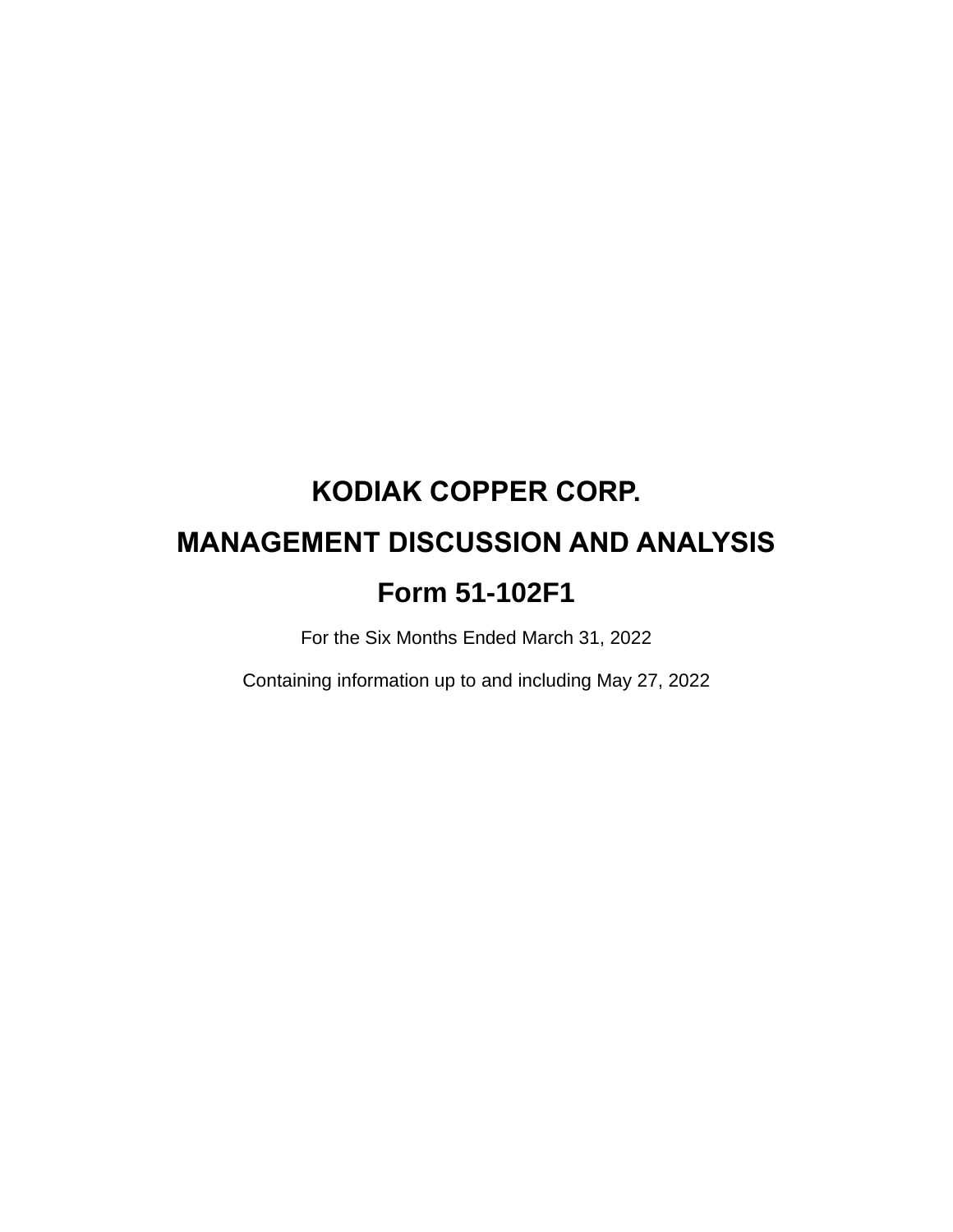# **MANAGEMENT'S RESPONSIBILITY FOR FINANCIAL REPORTING**

This Management Discussion and Analysis ("MD&A") focuses on significant factors that affected Kodiak Copper Corp. (the "Company" or "Kodiak") during the six months ended March 31, 2022 and is current to May 27, 2022. The MD&A supplements but does not form part of the consolidated financial statements of Kodiak and the notes thereto for the six months ended March 31, 2022 and 2021, which were prepared in accordance with International Financial Reporting Standards ("IFRS"). Consequently, the following discussion and analysis should be read in conjunction with the financial statements and the notes thereto for the six months ended March 31, 2022 and 2021.

All dollar amounts referred to in this MD&A are expressed in Canadian dollars except where indicated otherwise.

## **FORWARD-LOOKING STATEMENT**

This MD&A contains certain forward-looking information and forward-looking statements, as defined in applicable securities laws (collectively referred to herein as "forward-looking statements"). These statements relate to future events or the Company's future performance. All statements other than statements of historical fact are forwardlooking statements. Often, but not always, forward-looking statements can be identified by the use of words such as "plans", "expects", "anticipates", "believes", "estimates", "expects" and similar expressions, or the negatives of such words and phrases, or state that certain actions, events or results "may", "could", "would", "should", "might", or "will" be taken, occur or be achieved. Forward-looking statements involve known and unknown risks, uncertainties and other factors that may cause actual results to differ materially from those anticipated in such forward-looking statements. The forward-looking statements in this MD&A speak only as of the date of this MD&A or as of the date specified in such statement. Specifically, this MD&A includes, but is not limited to, forward-looking statements regarding: the potential of Kodiak's properties to contain diamonds, base and precious metal deposits; the Company's ability to meet its working capital needs at the current level for the 12-month period ending March 31, 2023; the plans, costs, timing and capital for future exploration and development of Kodiak's property interests, including the costs and potential impact of complying with existing and proposed laws and regulations; management's outlook regarding future trends; prices and price volatility for diamonds, base and precious metals; and general business and economic conditions.

Inherent in forward-looking statements are risks, uncertainties and other factors beyond Kodiak's ability to predict or control. These risks, uncertainties and other factors include, but are not limited to, diamonds, base and precious metal deposits, price volatility, changes in debt and equity markets, timing and availability of external financing on acceptable terms, the uncertainties involved in interpreting geological data and confirming title to Kodiak's properties, the possibility that future exploration results will not be consistent with the Company's expectations, increases in costs, environmental compliance, and changes in environmental and other local legislation and regulation, interest rate and exchange rate fluctuations, changes in economic and political conditions and other risks involved in the minerals exploration and development industry, as well as those risk factors listed in the "Risks and Uncertainties" section below. Readers are cautioned that the foregoing list of factors is not exhaustive of the factors that may affect the forward-looking statements. Actual results and developments are likely to differ, and may differ materially from those expressed or implied by the forward-looking statements contained in the MD&A. Such statements are based on a number of assumptions about the following: the availability of financing for Kodiak's exploration and development activities; operating and exploration costs; Kodiak's ability to retain and attract skilled staff; timing of the receipt of regulatory and governmental approvals for exploration projects and other operations; market competition; and general business and economic conditions.

Forward-looking statements may be affected by known and unknown risks, uncertainties and other factors that may cause Kodiak's actual results, performance or achievements to be materially different from any of its future results, performance or achievements expressed or implied by forward-looking statements. All forward-looking statements herein are qualified by this cautionary statement. Accordingly, readers should not place undue reliance on forwardlooking statements. The Company undertakes no obligation to update publicly or otherwise any forward-looking statements, whether as a result of new information or future events or otherwise, except as may be required by law.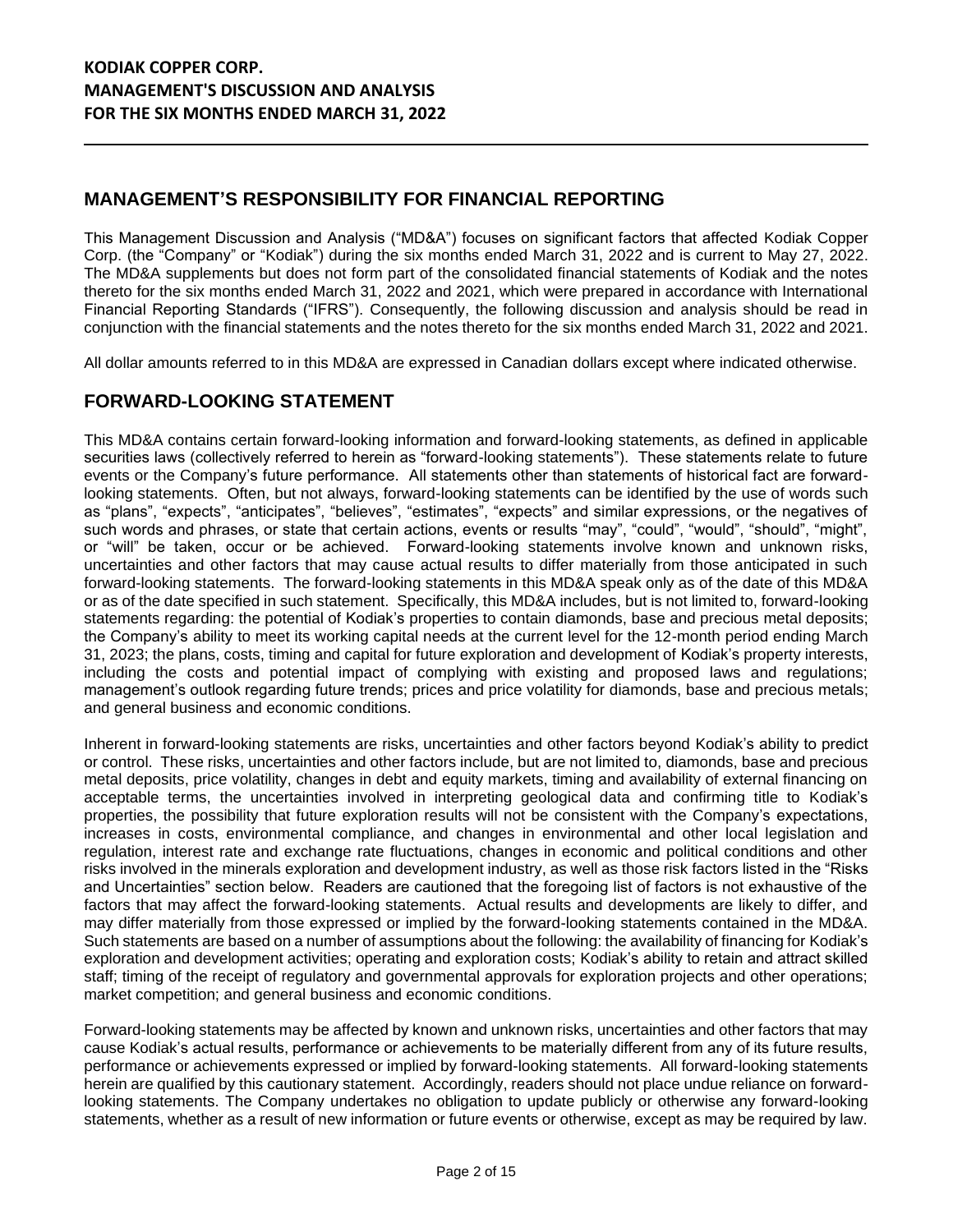If Kodiak does update one or more forward-looking statements, no inference should be drawn that it will make additional updates with respect to those or other forward-looking statements, unless required by law.

## **HIGHLIGHTS AND RECENT DEVELOPMENTS**

On May 4, 2022, the Company reported drill results from the final seven holes drilled at MPD in 2021. The Company's first two holes testing the Dillard porphyry target intersected significant copper-gold mineralization from bedrock surface to 530 metres depth, including intervals of higher-grade copper-gold-silver mineralization. They represent the best drill results reported from the Dillard area to date with better grade x width than any of the historic holes and confirm Dillard as a substantial porphyry target. Dillard drill hole MPD-21-035, intersected 21.0 metres of 0.52% Cu, 0.17 g/t Au and 0.79 g/t Ag (0.63% CuEq\*) within a broader 381.1 metre interval of 0.18% Cu, 0.08 g/t Au and 0.28 g/t Ag (0.23% CuEq\*). In addition, drilling into the southern margin of the Gate Zone extended the known strike length of mineralization to one kilometre. Both the Dillard and Gate Zone porphyry targets remain open to extension in multiple directions and will be further tested as part of the 2022 drill campaign.

On April 28, 2022, the Company announced the mobilization of a second drill rig to Kodiak's 100% owned MPD copper-gold porphyry project in Southern British Columbia, where the Company is executing a fully funded drill program of up to 25,000 metres in 2022. The second rig will start testing a one kilometre long "look-alike" anomaly 600 metres to the southeast of the Gate Zone which represents a new geophysical target of significant size. As the year progresses, Kodiak plans to drill further high-priority targets in the Prime, Man, Dillard and Axe areas which exhibit similar geophysical and geochemical signatures as the Gate Zone.

On April 21, 2022, the Company announced the appointment of Ms. Carolyn Clark Loder as an advisor of the Company. Carolyn Clark Loder possesses more than 30 years of senior professional experience in the public and private sectors in mining, mineral rights management, land management and Indigenous relations.

On March 31, 2022, Kodiak announced that it closed its bought deal private placement financing (the "Offering") and non-brokered private placement (the "Private Placement") previously announced on March 8 and 9, 2022, for aggregate gross proceeds to the Company of C\$9.6 million. A total of 4,375,000 charity flow-through common shares ("Charity FT Shares") were sold pursuant to the Offering at a price of C\$2.08 per Charity FT Share for gross proceeds to the Company of C\$9.1 million, including the full exercise of the underwriters' option. The Offering was oversubscribed, receiving strong interest from the institutional investor community and certain existing investors. Teck Resources Limited ("Teck") exercised its equity participation right to maintain its 9.9% ownership position in Kodiak, acquiring approximately 1.38 million shares in connection with the Offering. Kodiak also completed a nonbrokered private placement of flow-through common shares (the "FT Shares") for gross proceeds of C\$0.5 million (the "Private Placement") whereby 260,417 FT Shares were issued at a price of C\$1.92. Certain insiders of the Company participated in the Private Placement.

On March 8, 2022, the Company reported drill results from five additional holes drilled in 2021 at the Gate Zone. Drilling continues to intersect significant copper-gold grades over substantial intervals, defining a broad mineralized envelope surrounding a higher-grade central zone. New drill results have extended the higher-grade central zone at Gate further to the east and to depth. Highlights include drill hole MPD-21-029 which intersected 150 metres of 0.50% Cu, 0.28 g/t Au and 1.86 g/t Ag (0.69% CuEq\*) within a broader 372 metre interval of 0.35% Cu, 0.18 g/t Au and 1.16 g/t Ag (0.47% CuEq\*).

On March 2, 2022 Kodiak announced the commencement of drilling at the Company's 100% owned MPD coppergold porphyry project in southern British Columbia. Plans for 2022 include up to 25,000 metres of drilling in several target areas, as well as further geophysical and geochemical surveying, prospecting and geotechnical studies. Highpriority targets slated for drilling include Prime, Man, Dillard and Axe.

On February 3, 2022 the Company reported results of ground geophysical and soil geochemical surveys from the 100% owned MPD copper-gold project in southern British Columbia. New high priority drill targets in the Gate Zone area were detected, along with three new kilometre-scale copper-gold geochemical trends. A new one kilometre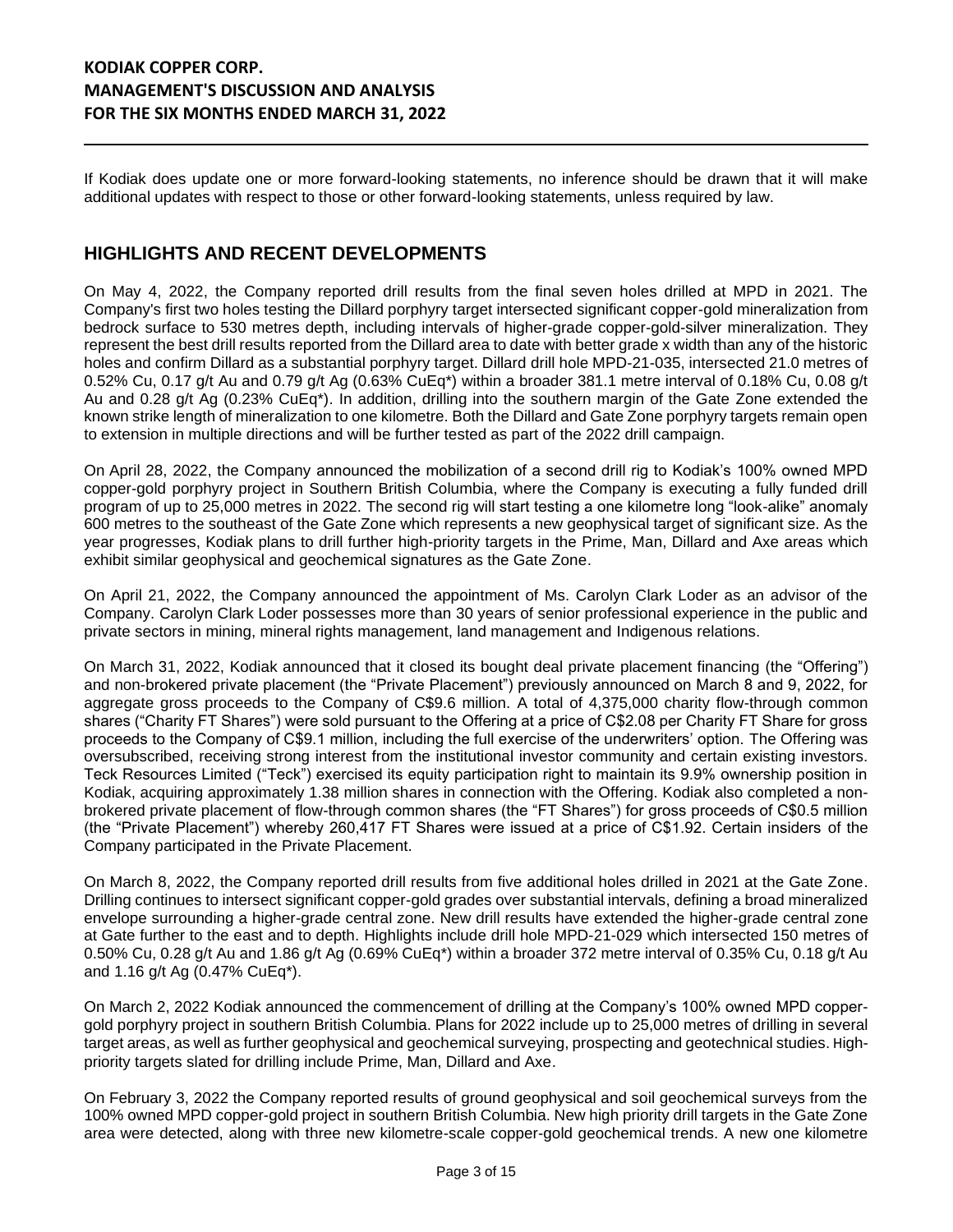long parallel "look alike" 3D IP response, similar to the response of copper-gold mineralization drilled at Gate has been identified 600 metres to the southeast of the Gate Zone. Results from the 2021 soil geochemical survey highlight three new kilometre-scale copper-gold target areas in the Gate, Man and Dillard areas. Prospecting results from 2021 have also identified new prospects. A large drill program of approximately 25,000 metres is planned for 2022 to further evaluate Gate and advance other high-priority targets in the Dillard, Man and Axe areas.

On January 5, 2022, President & CEO Claudia Tornquist released an Annual Investor Letter summarizing Kodiak's exploration activities in 2021 and the Company's plans for 2022.

On December 14, 2021, the Company reported results from three new drill holes at the Gate Zone and the completion of field operations for 2021. Highlights include hole MPD-21-018 reporting 126 metres of 0.72% Cu, 0.21 g/t Au and 2.95 g/t Ag (0.87% CuEq\*) within a broader 537 metre interval of 0.37% Cu, 0.11 g/t Au and 1.40 g/t Ag (0.45% CuEq\*). Thirty-six holes totaling 21,675 metres were drilled in 2021. Drilling continues to define significant copper-gold grades over substantial intervals central to the Gate Zone. In addition, drilling commenced at the Dillard target with two holes being drilled. Throughout Q1 2022 Kodiak will report on outstanding drill results from 12 remaining holes and other 2021 field work including; results from 1,755 soil samples, 176 prospecting and trench rock samples and, 19.8 line kilometres of DC Resistivity-3D Induced Polarization (IP) and Magnetotelluric (MT) geophysical survey. A large exploration program is planned for 2022, with field work and drilling slated to resume in Q1 and approximately 25,000 metres of additional drilling planned before 2022 fiscal year-end.

Kodiak Copper announced additional Senior Management appointments on November 30, 2021. Ms. Harpreet Bajaj was appointed Corporate Secretary. She has an MBA in Finance and over 13 years of professional experience in compliance and investment banking. Prior to joining Kodiak, she held a position with the TSX Venture Exchange and with MNC bank in its due diligence division. Ms. Nancy Curry was appointed Vice President Corporate Development. She is a senior corporate communications and development professional with over 25 years of experience, and has worked for many successful exploration companies including Mountain Province Mining Inc, Diamonds North Resources Ltd, Cardero Resources Corp, Sun Metals Corp. and Serengeti Resources Inc., recently merged to form Northwest Copper Corp.

On October 18, 2021 the Company reported drill result from nine of the total of 34 holes (18,724 metres) drilled at the MPD Project up to that point in time in 2021. These holes defined additional mineralization towards the centre of the Gate Zone, and expanded the margins of Gate to the south, and west. Highlights from three hole central to Gate included hole MPD-21-016, which intersected 105 metres of 0.50% Cu, 0.39 g/t Au and 1.57 g/t Ag (0.76% CuEq\*) within a broader 504 metre interval of 0.37% Cu, 0.15 g/t Au and 1.11 g/t Ag (0.47% CuEq\*). Six additional holes intersected anomalous to lower-grade copper gold mineralization over significant widths that help define the dimensions of the Gate Zone porphyry. Systematic drilling to date successfully intersected porphyry-related mineralization and host lithology along 950 metres of strike, down to 850 metres depth and over 350 metres width. In addition, it was announced that one of the two drill rigs at MPD was relocated to the Dillard copper-gold porphyry target for the remainder of the 2021 program.

On October 7, 2021, Kodiak announced the appointment of Ms. Lana Eagle to the Company's Board of Directors. Ms. Eagle is an Indigenous relations strategist and a Social Innovator with a background in banking, economic development, wealth management and mineral exploration. Lana is a pioneer for Aboriginal women, being one of the first to chair a mineral exploration company in Canada, Electra Gold Ltd. She is a Program Advisory Committee Member for Mining and Mineral Exploration at the BC Institute of Technology. Lana is an appointed member of BC's Indigenous Business and Investment Council, a Director on the Board of Geoscience BC and most recently was elected to the board of Prospectors and Developers Association of Canada.

On September 7, 2021, the Company provided an update including results which extended the north-south extent of prospective sulphide-bearing, altered porphyritic host rock from 125 metres to 950 metres at the Gate Zone. Field work also included sampling, geological mapping, prospecting and geotechnical studies. Kodiak directly engaged with various First Nations whose traditional territory includes the MPD Project and prior to any ground disturbance, Heritage Field Reconnaissance Surveys were carried out by First Nation representatives. The Company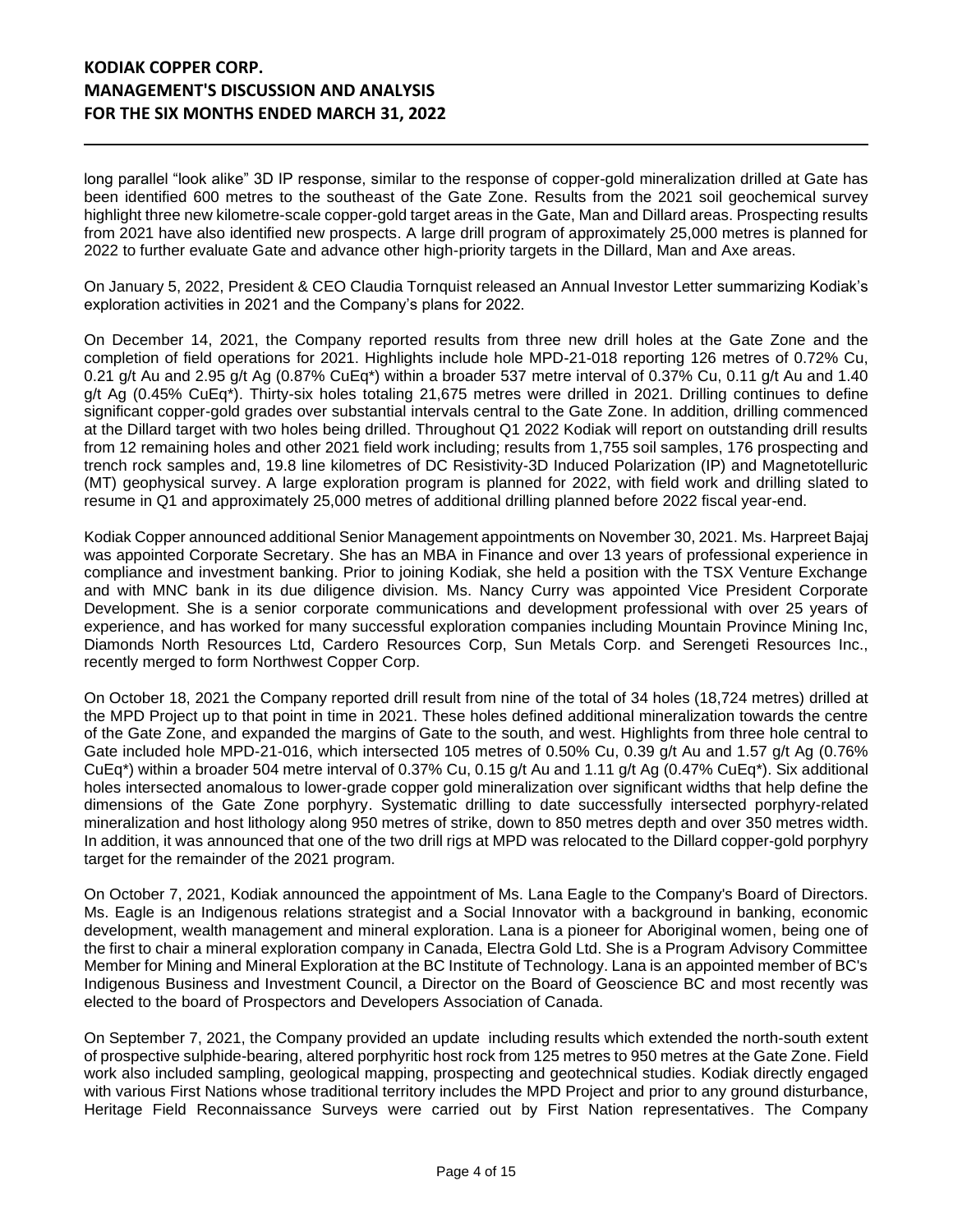implemented a multi-phased Environmental Work Plan that includes water quality, migratory/nesting bird, species at risk and incidental wildlife surveys.

On August 3, 2021, the Company reported the strengthening of its management team with appointment of Nancy Curry to the position of Corporate Development.

On July 20, 2021, the Company announced its shares had become DTC eligible.

On July 17, 2021, the Company reported an increase in strike length of the Gate Zone from 125 to 800 metres after intersecting 242 metres of 0.38% copper and 0.22g/t gold in a 575 metre step out hole. The Company also reported it had mobilized a second drill rig to its MPD project in June 2021.

On May 11, 2021, the Company provided an update on its MPD drill program, which had commenced on March 15. In April, the Company received an amendment to its multi-year area-based exploration permit that authorized new drill sites and expanded exploration activity across the MPD property to 2026.

In April, 2021, the Company announced it had entered into a purchase agreement to acquire a 100% interest in the Axe Copper-Gold Property from Orogen Royalties. Axe is contiguous with Kodiak's MPD project and is host to a porphyry complex comprising four drill-proven copper-gold porphyry centres, with additional potential for new targets like Kodiak's Gate Zone. The Axe acquisition expanded Kodiak's MPD project area to 14,716 hectares (147 square kilometres). It has similar geologyto the MPD property and is situated within Nicola Volcanic Belt rocks also associated with the Highland Valley, Copper Mountain and New Afton Mines. The consideration for Axe consisted of:

- C\$950,000 in Kodiak shares upon closing of the transaction; (issued)
- A 2% net smelter returns royalty on the Axe property of which 0.5% may be purchased by Kodiak for C\$2,000,000 at any time;
- a cash payment equivalent to the value of 75,000 Orogen shares up to a maximum of C\$50,000 upon the completion of 5,000 metres of drilling on the Axe property;
- A cash payment equivalent to the value of 200,000 Orogen shares up to a maximum of C\$150,000 upon the announcement of a measured or indicated mineral resource estimate of at least 500,000,000 tonnes at a grade of at least 0.40% copper equivalent; and
- A cash payment equivalent to the value of 250,000 Orogen shares up to a maximum of C\$200,000 upon the completion of a feasibility study on the Axe Property.

#### **OVERVIEW**

The Company was incorporated under the laws of the Province of British Columbia on January 12, 1987.

The Company's common shares trade as a mining issuer on Tier 2 of the TSX-V under the trading symbol KDK.

#### **MINERAL PROPERTIES**

#### **1. MPD PROPERTY, BRITISH COLUMBIA**

In November 2018 Kodiak announced the acquisition of 100% ownership of the MPD copper-gold porphyry project ("MPD") consisting of the consolidated Man, Prime and Dillard properties in south-central British Columbia. The consideration for MPD consisted of \$100,000 in cash (paid), 360,000 Kodiak shares issued upon closing of the transaction (issued) and an additional \$100,000 in cash payable on April 1, 2019 (paid). A 1.25% to 2% NSR is payable on three of a total 28 mineral claims. No royalties are payable on the remaining 25 claims. An additional four claims comprising 18.8 km² were staked by Kodiak in June 2020.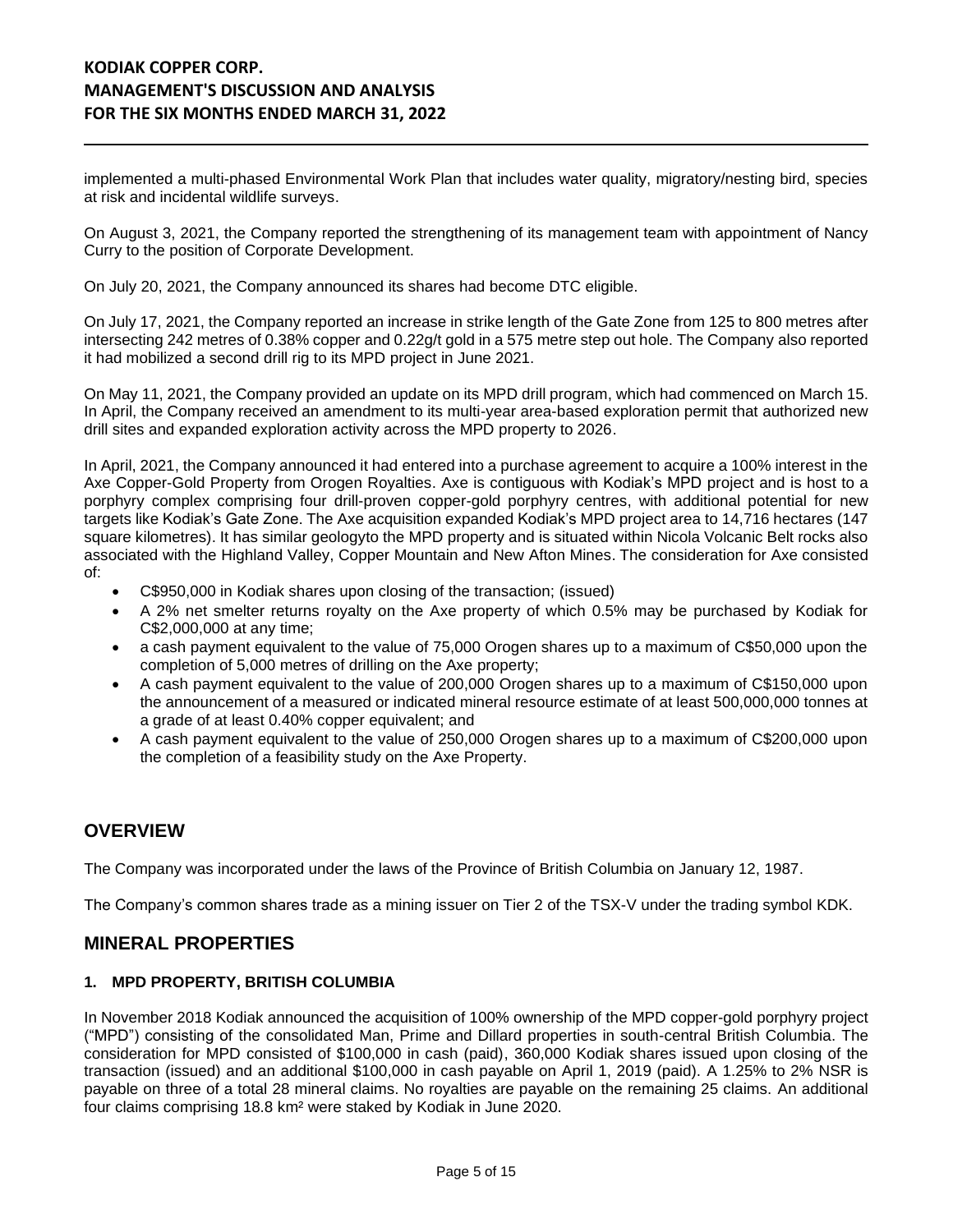The MPD land package is in the Quesnel Trough, British Columbia's primary copper-producing belt that hosts among others: Teck Resource's world-class Highland Valley Mine, Copper Mountain's namesake mine, New Gold's New Afton Mine, and Centerra Gold's Mount Milligan Mine. The MPD project's Nicola Belt geology has many similar characteristics to the neighbouring alkalic porphyry systems at the Copper Mountain Mine to the south and the New Afton Mine to the north. MPD is accessible year-round by service roads and trails from the adjacent highway linking Princeton and Merritt.

In total, 129 drill holes (25,780 metres) were completed at MPD from 1966 to 2014. Previous operators include Rio Tinto plc and Newmont Mining Corp. Historic drilling confirmed copper and gold mineralization across a large, 10 km<sup>2</sup> area. Drill results often showed favourable gold to copper values, consistent with multiple porphyry centres. Copper and gold mineralization extends from surface, with historic drill holes rarely testing below 200 metres vertical depth.

Many historically drilled copper intervals at MPD have similar grades to those reported at adjacent copper mines. Highlights of historical drill results (1966 to 2014) include:

- 63.6 metres of 0.45% copper and 30 metres 0.92 g/t gold
- 194 metres of 0.29% copper and 0.27 g/t gold
- 120 metres of 0.21% copper and 0.92 g/t gold
- 403 metres of 0.14% copper and 0.07 g/t gold
- High gold grades include 3.0 metres of 7.0 g/t gold with 0.91% copper and 12 metres of 3.6 g/t gold

In 2019, Kodiak drilled 1,766 metres at MPD and the Gate Zone was discovered during the Company's maiden drill program. The third hole of the program returned 102 metres of 0.53% copper and 0.16 g/t gold (0.68% CuEq\*) and was the best hole in 50-year history of the Property.

The 2020 drill program at MPD comprised 6.698 metres. In September and October 2020 the Company announced the discovery of a significant high-grade copper-gold extension of the Gate Zone. Hole MPD-20-004 returned 0.49% copper, 0.29 g/t gold and 1.76 g/t silver (0.76% CuEq\*) over 535.1 metres width, between 201.9 and 737.0 metres, including 0.70% copper, 0.49 g/t gold and 2.64 g/t silver (1.16% CuEq\*) over 282 metres from 263 to 545 metres. The new high-grade zone discovered at Gate is part of a wider, significantly enriched copper-gold envelope which was drilled over substantial widths and to a depth of over 800 metres in 2020. The Company also reported the closing of a \$12.7 million private placement and a strategic investment by Teck Resources Limited for a 9.9% interest in the Company in October 2020.

Recent developments at MPD are summarized in the Highlights & Recent Developments section above and consolidated drill results of all holes drilled at MPD to date are available on the Company's website [\(https://kodiakcoppercorp.com/projects/mpd/\)](https://kodiakcoppercorp.com/projects/mpd/).

Kodiak directly engages with First Nations whose traditional territory includes the MPD Project and prior to any ground disturbance, Heritage Field Reconnaissance Surveys are carried out by First Nation representatives. The Company also implemented a multi-phased Environmental Work Plan that includes among others water quality, migratory/nesting bird, species at risk and incidental wildlife surveys.

#### **2. MOHAVE PROPERTY, ARIZONA**

In May 2019 Kodiak acquired 100% of the Mohave copper-molybdenum-silver porphyry project ("Mohave") in Mohave County, Arizona, USA, from Bluestone Resources Inc. ("Bluestone"). The consideration consisted of:

- C\$50,000 in cash (paid) and C\$100,000 in Kodiak shares (232,558 "Shares") (issued) on the close of the Transaction;
- 100,000 Shares upon the public disclosure of a 43-101 compliant resource for the Project;
- 100,000 Shares upon the public disclosure of a preliminary economic analysis for the Project;
- 100,000 Shares upon the public disclosure of a pre-feasibility or more advanced study for the Project; and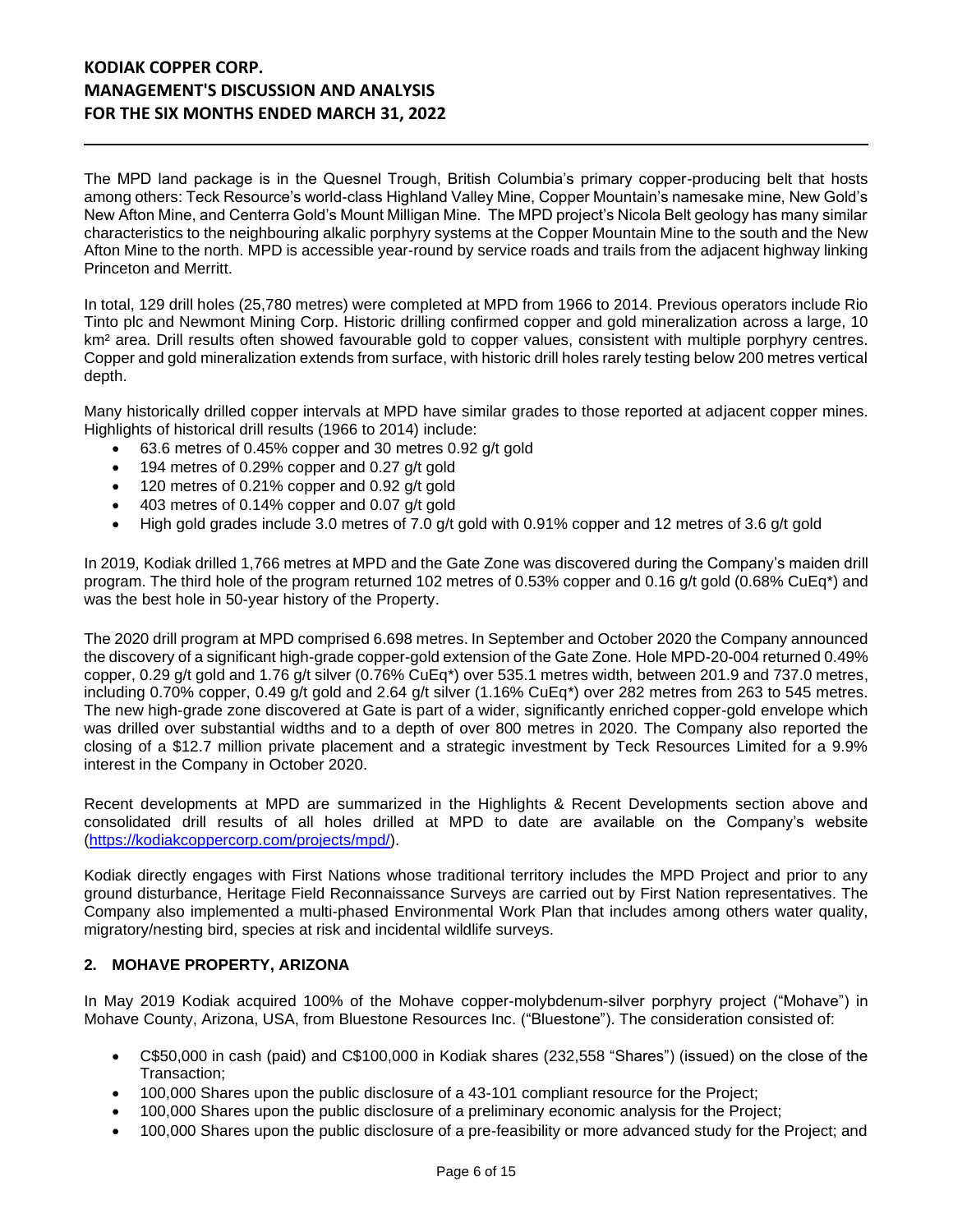• A 0.5% net smelter returns royalty on the Mohave Claims and on a 2 km area of interest around the Mohave Claims.

Including the royalty newly granted to Bluestone, the Company is committed to a 3.5% net smelter return royalty of which 1% can be bought back for US\$1,000,000 to the original optionor of the Mohave Property. The Company is also required to pay US\$1,000,000 to the original optionor no later than 30 days after the Company announces a production decision or has secured financing to implement such a decision.

Mohave has the potential to host a large-scale copper porphyry deposit with silver and molybdenum credits. Its geology is considered analogous to Freeport McMoran's Bagdad copper porphyry mine which is located approximately 33 km to the east of Mohave.

Mohave Project Highlights

- Copper porphyry project located in the prolific mineral producing Basin and Range Province of Arizona
- 10.4 km<sup>2</sup> land package, road-accessible and adjacent to Highway 93 which links Las Vegas and Phoenix
- Geologically and structurally analogous to the Bagdad mine and typified by structures associated with the Lariamide extensional event, like those preferentially mineralized at Bagdad
- Magnetics define a sizable ring or donut-type feature characteristic of copper porphyry deposits
- Extensive rock and soil mineralization over a large area of the project with a coincident Induced Polarization (IP) geophysical anomaly (2.5 km x 2.5 km)
- Circular Cu-Mo-Ag soil geochemical and geophysical anomalies are not fully tested by drilling
- Geological, geochemical and geophysical surveys indicate that Mohave is part of an extensive sulphidebearing hydrothermal system
- Mineralization at Mohave is dominated by potassic alteration having multiple and complex Cu-Mo-Ag events with younger Mo-Ag and Pb-Zn-Ag overprints
- Two small scale historic mines operated on the Mohave property in the 1950's and 1960's: the Wikieup Queen copper oxide mine and the Scott Fault molybdenum-lead-silver mine

In the late 1960's and early 1970's explorers identified Cu-Mo-Ag porphyry mineralization in several shallow churn holes to depths ranging from 30 m to 152 m. In 2011, eleven wide-spaced core holes totaling 3,500 m were drilled.

Highlights of historical drill results at Mohave include:

- 59.4 m grading 0.49% Cu
- 65.8 m grading 0.2% Cu, 0.011% Mo, and 2.35 g/mt Ag
- 70.7 m grading 0.3% Cu, 0.01% Mo, and 2.54 g/mt Ag
- A surface trench returned 50.3 m grading 0.24% Cu and 0.076% Mo

The Company plans to carry out a 1500m drill program during 2022.

#### **3. TRAPPER PROPERTY, BRITISH COLUMBIA**

By agreement dated November 29, 2010 and amended June 28, 2013 the Company acquired 100% of the Trapper property in northern BC.

During the year ended September 30, 2020, the Company entered into an agreement with Brixton Metals Corporation ("Brixton") to dispose of its 100% interest in the Trapper property for net consideration of \$918,119, to be satisfied by an initial payment of \$100,000 in cash and 2,324,393 Brixton shares. The shares were recorded at the closing price of \$0.365 per share on the date of receipt of the shares (September 8, 2020). During the 2021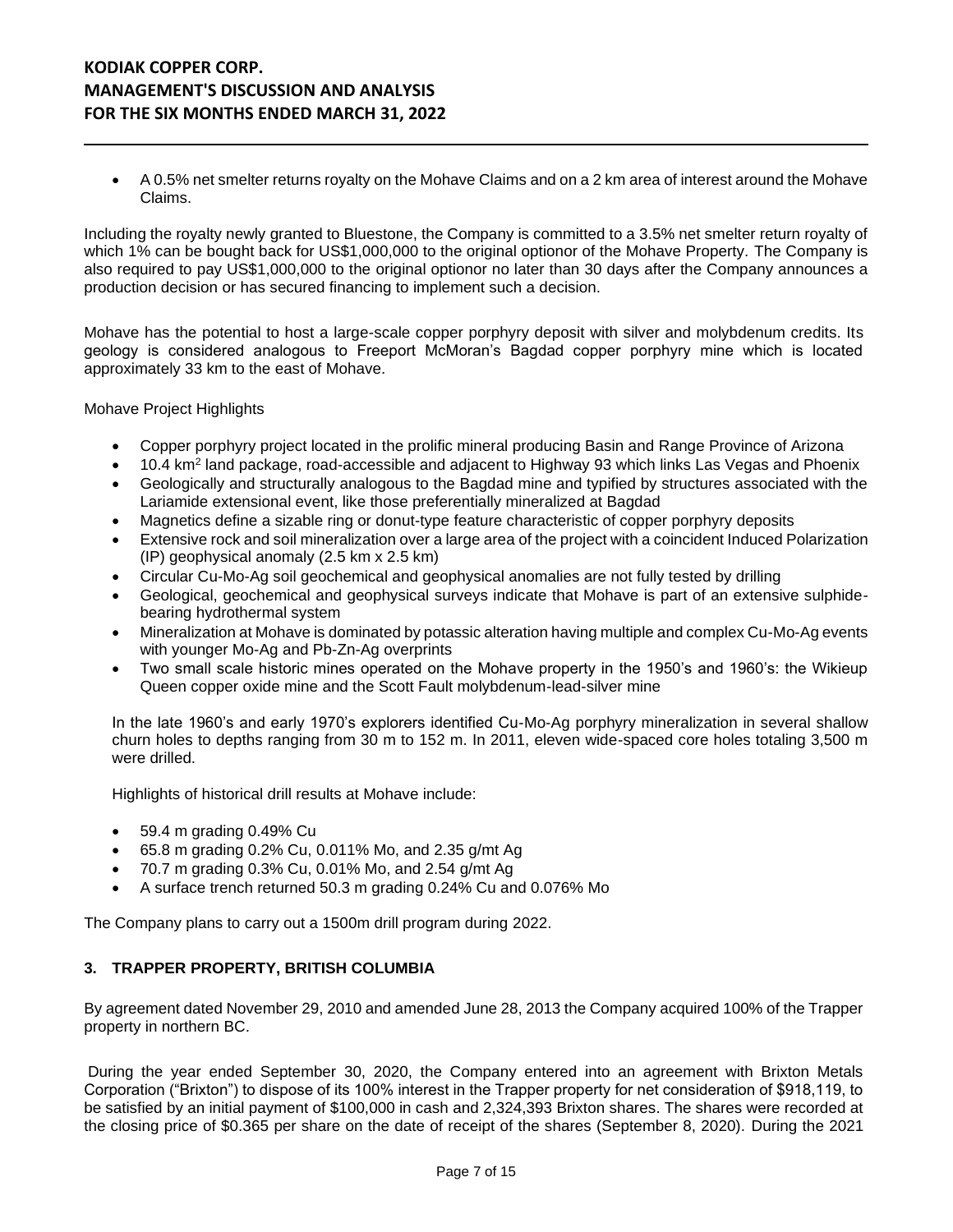fiscal year, the Company released the \$30,284 Trapper bond to Brixton. See table below for a summary of the transaction.

| <b>Trapper Property Sale</b>            |              |
|-----------------------------------------|--------------|
| Cash                                    | 100,000<br>S |
| Fair value of Brixton shares on Sept 8  | 848,403      |
| Less: reclamation bond                  | (30, 284)    |
| Net consideration received              | 918,119      |
| Carrying value of Trapper Property      |              |
| <b>Gain on Sale of Trapper Property</b> | 918,119      |

At March 31, 2022, the Company held 1,124,393 Brixton shares and the price was \$0.185, resulting in a fair value adjustment on the Brixton marketable securities of \$61,842 (2021- (\$195,187)) recorded to other comprehensive income (loss).

#### **4. KAHUNA PROPERTY**

#### **Project Background**

In November 2014 the Company signed an option agreement to acquire a 100% interest in the Kahuna Diamond project located in Nunavut, Canada by making cumulative exploration expenditures on the project totaling \$5,000,000, issuing 2,200,000 common shares, and paying \$700,000 over four years. In April 2017 the Company entered into a Letter Agreement where it accelerated its option agreement by paying the remaining cash and shares required under the agreement and on January 31, 2018 the Company acquired a 100% undivided interest in the Kahuna project. The project is subject to a four percent gross overriding royalty on diamond production and a four percent net smelter royalty on other minerals. The Company has the option to purchase half of the respective royalties for \$2 million per one percent.

Kahuna is an advanced-stage, diamond project discovered in 2001, located near Rankin Inlet, Nunavut. Kodiak holds mineral tenure to 805 km<sup>2</sup> and additional diamond rights covering an adjacent 928 km<sup>2</sup>. Historical exploration expenditures completed on or around the property are estimated at \$30,000,000. Eight significantly diamondiferous kimberlite dikes have been discovered to date, with Kahuna, Notch and PST being the most advanced prospects. Kahuna also hosts numerous kimberlite pipe targets.

#### **Maiden Resource & TFFE**

In 2015 Kodiak released a maiden Inferred Resource estimate for the Kahuna Diamond Project. The estimate was prepared by APEX on the Kahuna and Notch kimberlites and is based on data from drill programs and the 2006 – 2008 bulk sampling completed by the past operator.

Highlights include:

- A combined Inferred Mineral Resource of 4,018,000 carats of macrodiamonds at a 0.85 mm (+1 DTC sieve size) lower diamond cut-off, with an average grade of 1.01 carats per tonne (cpt), derived from 3,987,000 tonnes of kimberlite (the "Resource")
- The kimberlites in the Resource are exposed at surface and based on APEX geological modelling, remain open to extension along strike and at depth. Indicator mineral trains and geophysics suggest the Kahuna and Notch kimberlites have the potential to extend along strike beyond areas included in the Resource Estimate into areas of thin sediment cover. Kimberlite has been intercepted in drilling along these potential extensions; however, drill spacing was insufficient for inclusion in the Resource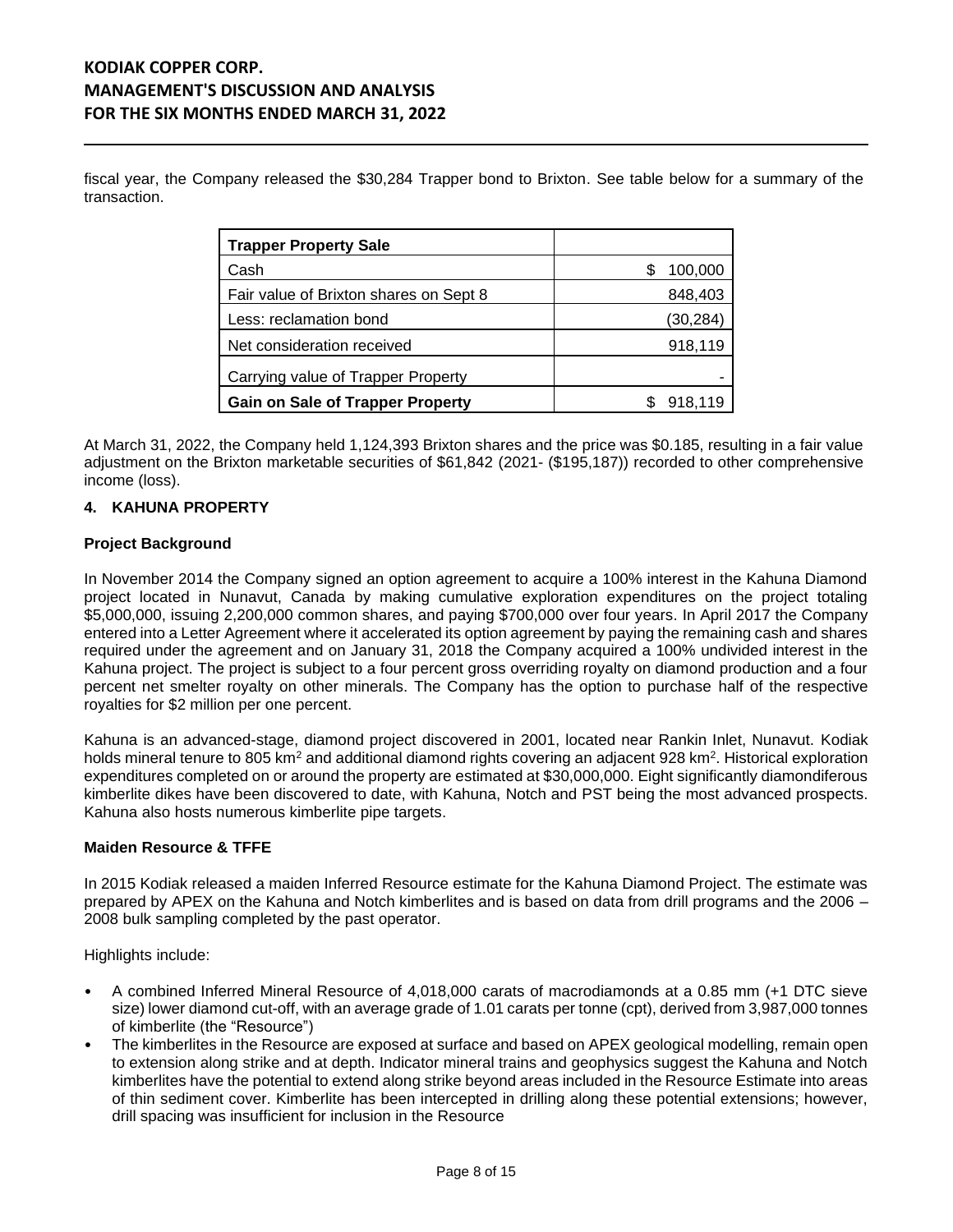- Only two of eight significantly diamondiferous kimberlites (Kahuna and Notch) have sufficient drilling, bulk sampling and density definition work to be included in the Inferred Mineral Resource at this time
- Other diamondiferous kimberlites include the PST, Killiq, KD-13, KD-14, KD-16 and KD-18, Jigsaw and KD-24. The latter is notable for high diamond content, having historically recovered 305 diamonds including 7 macrodiamonds (+0.85 mm) from a 2.2 kg drill core sample

| Classification |              |                   |                |           | Average   | Average   | Total       | Total       |
|----------------|--------------|-------------------|----------------|-----------|-----------|-----------|-------------|-------------|
|                | Kimberlite   | Density<br>(t/m3) | Volume<br>(m3) | Tonnes    | Grade cpt | Grade cpt | Carats      | Carats      |
|                |              |                   |                |           | (+0.85 mm | (+1.18 mm | $(+0.85$ mm | $(+1.18$ mm |
|                |              |                   |                |           | cut-off)  | cut-off)  | cut-off)    | cut-off)    |
|                | Kahuna       | 1.99              | 1.541.000      | 3,066,000 | 1.04      | 0.80      | 3,189,000   | 2,453,000   |
| Inferred       | <b>Notch</b> | 2.12              | 434.000        | 921,000   | 0.90      | 0.83      | 829,000     | 765,000     |
|                | Total        | 2.02              | 1,975,000      | 3,987,000 | 1.01      | 0.81      | 4,018,000   | 3,218,000   |

#### **Inferred Mineral Resource Estimate for the Kahuna and Notch Kimberlites (APEX, 2015)**

*\*Note: Technical Report and Maiden Mineral Resource Estimate for the Kahuna Diamond Project, Nunavut, Canada" prepared by APEX Geoscience Ltd., Kristopher J. Raffle, B.Sc., P. Geo. and Andrew J. Turner, B.Sc., P. Geol. March 11, 2015 The reader is cautioned that Mineral Resources are not Mineral Reserves and do not have demonstrated economic viability, and might never be converted into Reserves. Figures may not sum due to rounding. Decimal figures do not indicate added level of precision. cpt = carats-per-tonne*

Kodiak also announced a Target for Further Exploration ("TFFE") that provides additional potential tonnages and contained carats that are not yet included in the Resource. The TFFE is based on projection of the diamondiferous kimberlites below the depths currently modelled and included in the Resource, and it provides reasonable guidance for additional potential tonnage and diamond grades at Kahuna and Notch to depths of 300 – 600m. The potential quantity and grade of any TFFE is conceptual in nature, there is insufficient exploration to define a Mineral Resource and it is uncertain if further exploration will result in the TFFE being delineated as a Mineral Resource.

#### **Target for Further Exploration ("TFFE") for the Kahuna and Notch Kimberlites (APEX, 2015**)

|        |                | Low Range |         |                 |                | High Range |         |                 |
|--------|----------------|-----------|---------|-----------------|----------------|------------|---------|-----------------|
|        | Depth<br>Range | Tonnage   | Grade   | Total<br>Carats | Depth<br>Range | Tonnage    | Grade   | Total<br>Carats |
| Kahuna | 140-300        | 3,740,000 | 0.80    | 2,990,00        | 140-600        | 10,760,00  | 1.10    | 11,830,0<br>00  |
| Notch  | 110-300        | 1,570,000 | 0.70    | 1,100,00        | 110-600        | 4,050,000  | 1.00    | 4,050,000       |
| Total  |                | 5,310,000 | $0.77*$ | 4,090,000*      |                | 14,800,000 | $1.07*$ | 15,880,000      |

*\*Note: Technical Report and Maiden Mineral Resource Estimate for the Kahuna Diamond Project, Nunavut, Canada" prepared by APEX Geoscience Ltd., Kristopher J. Raffle, B.Sc., P. Geo. and Andrew J. Turner, B.Sc., P. Geol. March 11, 2015. Bulk sampling has established that Kahuna has a recovered grade of 1.04 cpt and Notch has a recovered grade of 0.90 cpt (at a +0.85 mm lower cut-off) as previously disclosed in the Inferred Resource. As such, the "Low Range" reduces diamond grades by about 23% and the "High Range" increases diamond grades by about 5% for Kahuna and 10% for Notch. Note the tonnes and carats have been rounded to the nearest 10,000 and may not add due to rounding.*

Due to the Company's decision to enter the copper industry, the Company has written down the value of the project to \$nil.

#### **SELECTED ANNUAL INFORMATION**

|                       |   | September 30,<br>2021 |   | September 30,<br>2020 | September 30,<br>2019 |
|-----------------------|---|-----------------------|---|-----------------------|-----------------------|
| Revenue               |   |                       |   |                       |                       |
| Net loss for the year | S | (1,809,835)           | J | (9,976,985)           | (1,500,914)           |
| Basic loss per share  |   | (0.04)                |   | (0.30)                | (0.055)               |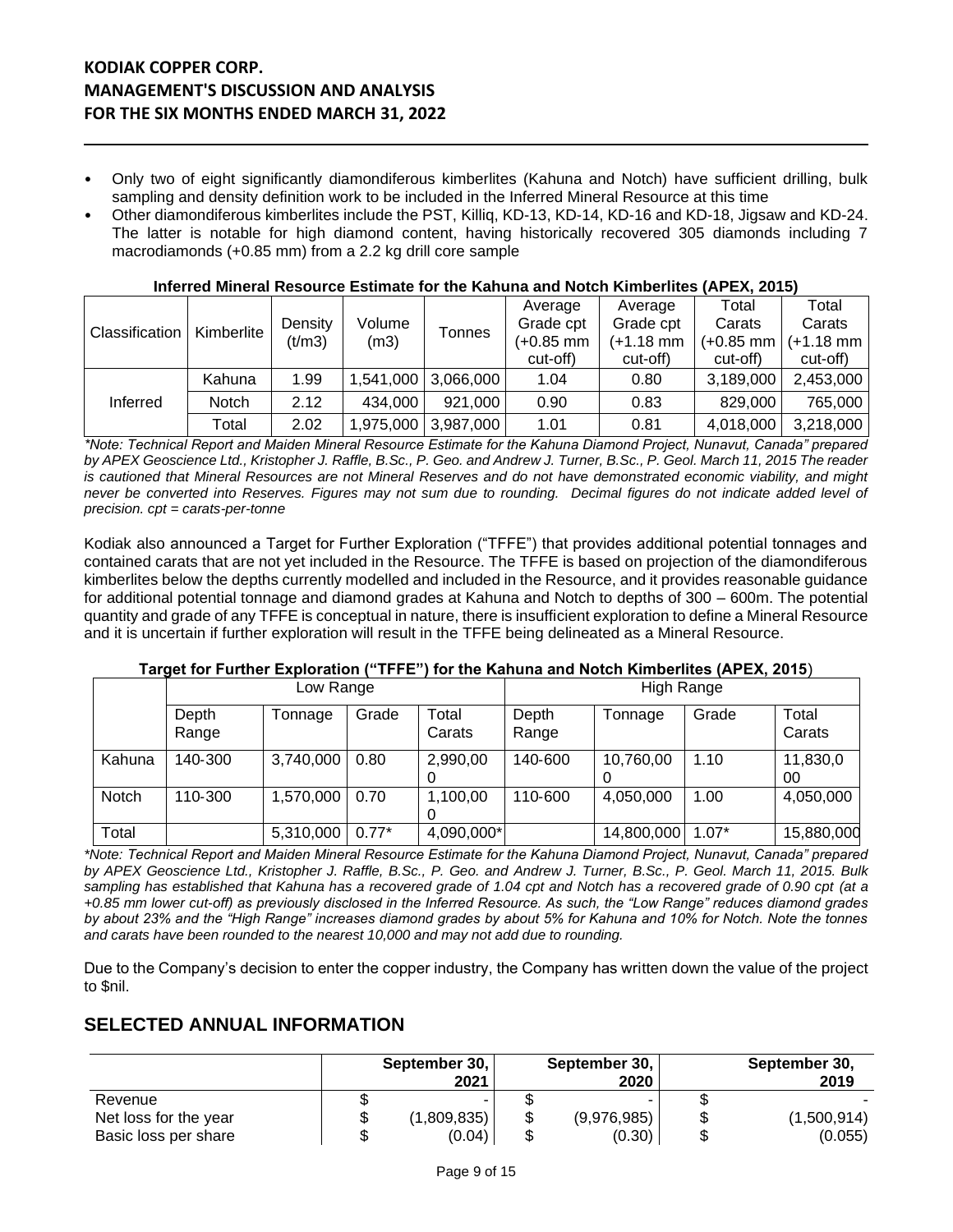| Total assets            | ጦ<br>۰D | 22,389,709 | 6,676,201 | 11,695,227 |
|-------------------------|---------|------------|-----------|------------|
| Total liabilities       | w       | 3,338,983  | 1,387,712 | 687,543    |
| Cash dividends declared |         | -          |           |            |

# **RESULTS OF OPERATIONS**

#### For the three months ended March 31, 2022 (Q2 2022)

The net income (loss) for the three months ended March 31, 2022 was \$1,981,932 (2021 – (\$1,788,494). The main contributing factors were:

- Professional fees were \$24,432 (2021 \$35,165) the decrease is primarily due to lower legal fees incurred for corporate activity during the current period.
- Management fees were \$339,468 (2021 \$257,984) the increase is due to higher bonuses and an increase in management employees.
- Directors fees were \$27,000 (2021 \$7,500) the increase is due to directors fees payments only beginning during Q2, 2021.
- Payroll costs were \$76,843 (2021 \$35,971) the increase was due to higher payroll and benefit costs due to more employees compared to the prior period.
- Share based compensation was \$1,415,983 (2021 \$1,275,269) the increase was due to more options being granted in the current period which resulted in a higher non-cash expense.
- Transfer agent and filing was \$45,120 (2021 \$37,363) the increase was due to a financing that took place in the current quarter.

Partially offsetting was other income of \$255,335 versus \$155,856 in the prior period due to increased flow through expenditures which reduces the liability and increases other income.

#### For the six months ended March 31, 2022 (Q2 2022)

The net loss for the six months ended March 31, 2022 was \$1,930,625 (2021 - \$2,015,385). The main contributing factors were:

- Management fees were \$448,835 (2021 \$344,467). the increase is due to higher bonuses and an increase in management employees.
- Professional fees were \$37,429 (2021 \$68,059). The decrease is primarily due to lower legal fees incurred for corporate activity during the period.
- Directors fees were \$53,735 (2021- \$7,500). the increase is due to directors fees payments only beginning during Q2, 2021.
- Office and administration \$65,938 (2021 \$57,270), the increase was due to higher office related IT costs.
- Payroll costs were \$92,207 (2021 \$48,163) the increase was due to higher payroll and benefit costs due to more employees compared to the prior period.
- Share based compensation expense was  $$1,474,368$  (2021  $$1,307,496$ ), the increase was due to more options being granted than the previous period which resulted in a higher non-cash expense.

Partially offsetting was other income of \$845,701 versus \$379,478 in the prior period due to increased flow through expenditures which reduces the liability and increases other income.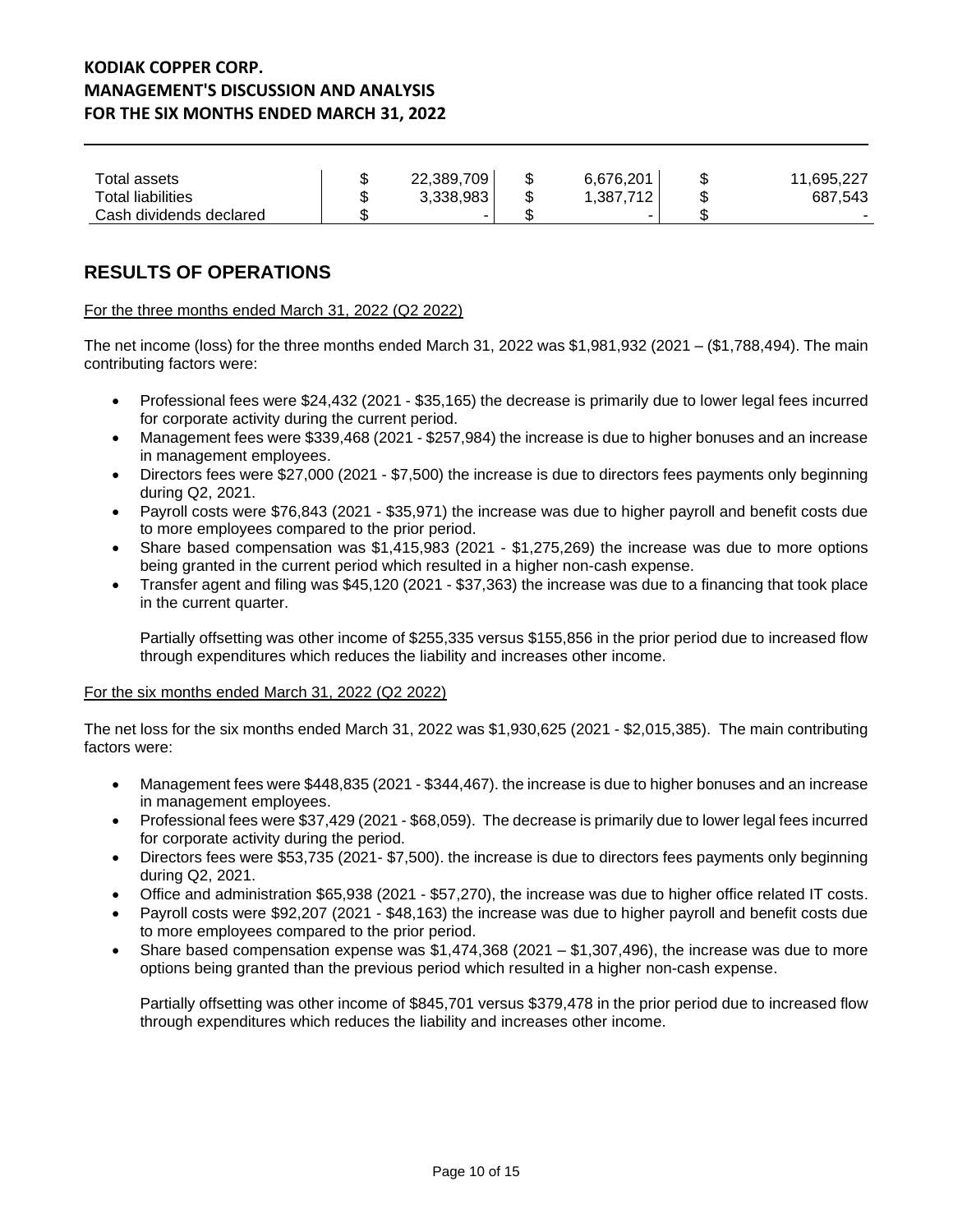# **SUMMARY OF QUARTERLY RESULTS**

#### Summary of quarterly results for recent eight quarters:

| Three Months Ended              | Revenue (\$) | Net income (loss) \$ | Gain (loss) per share <sup>1</sup> |
|---------------------------------|--------------|----------------------|------------------------------------|
| March 31, 2022                  |              | (1,981,932)          | 0.04                               |
| December 31, 2021 <sup>3</sup>  |              | 51,307               | 0.001                              |
| September 30, 2021 <sup>3</sup> |              | 186,224              | 0.004                              |
| June 30, 2021 <sup>3</sup>      |              | 14,937               | 0.00                               |
| March 31, 2021                  |              | (1,788,494)          | (0.04)                             |
| December 31, 2020               |              | (226, 891)           | (0.005)                            |
| September 30, 2020 <sup>2</sup> |              | (8,830,075)          | (0.238)                            |
| June 30, 2020                   |              | (383, 946)           | (0.01)                             |

**<sup>1</sup>** *Numbers have been rounded to the next decimal for presentation purposes.*

*² The September 30, 2020 loss is high due the write-down of the Kahuna mineral property to zero.*

*<sup>3</sup> The June 30, September 30, and December 31 2021 income resulted from increased flow-through expenditures which increases other income.*

# **LIQUIDITY**

At March 31, 2022, the Company has not achieved profitable operations, has accumulated losses of \$57,180,630, since its inception, and expects to incur further losses in the pursuit and/or development of its business.

As at March 31, 2022, the Company had cash and cash equivalents balance of \$17,384,115 (September 30, 2021 - \$11,765,345)

During the six months ended March 31, 2022, the Company's operating activities spent cash of \$1,362,091 as compared to a spend of \$1,295,157 in the previous year.

During the six months ended March 31, 2022, \$3,106,967 was spent on reclamation bonds and mineral property acquisition and exploration compared to \$1,285,673 in the previous year. The majority of these totals primarily relate to exploration activities on the Company's MPD property.

During the six months ended March 31, 2022, \$10,085,253 was raised due to financing activities compared to \$14,173,506 in the previous year.

The Company's ability to continue as a going concern in the long term is dependent upon its ability to generate future profitable operations and/or to obtain the necessary financing to meet its obligations and repay its liabilities arising from normal business operations when they come due. The Company is a junior exploration company without operating revenues and therefore, the Company must utilize its current cash reserves, funds obtained from the exercise of warrants and stock options and other financing transactions to maintain the Company's capacity to meet working capital requirements and ongoing exploration program, or to fund any further development activities.

The Company's primary source of financing is by means of share issuances, the exercise of options and/or warrants, debt or other sources. There can be no certainty of the Company's ability to raise additional financing through these means.

To the date of this MD&A, the cash resources of the Company are held with one major Canadian chartered bank. The Company continues has minimal long-term debt and its credit and interest risk is minimal.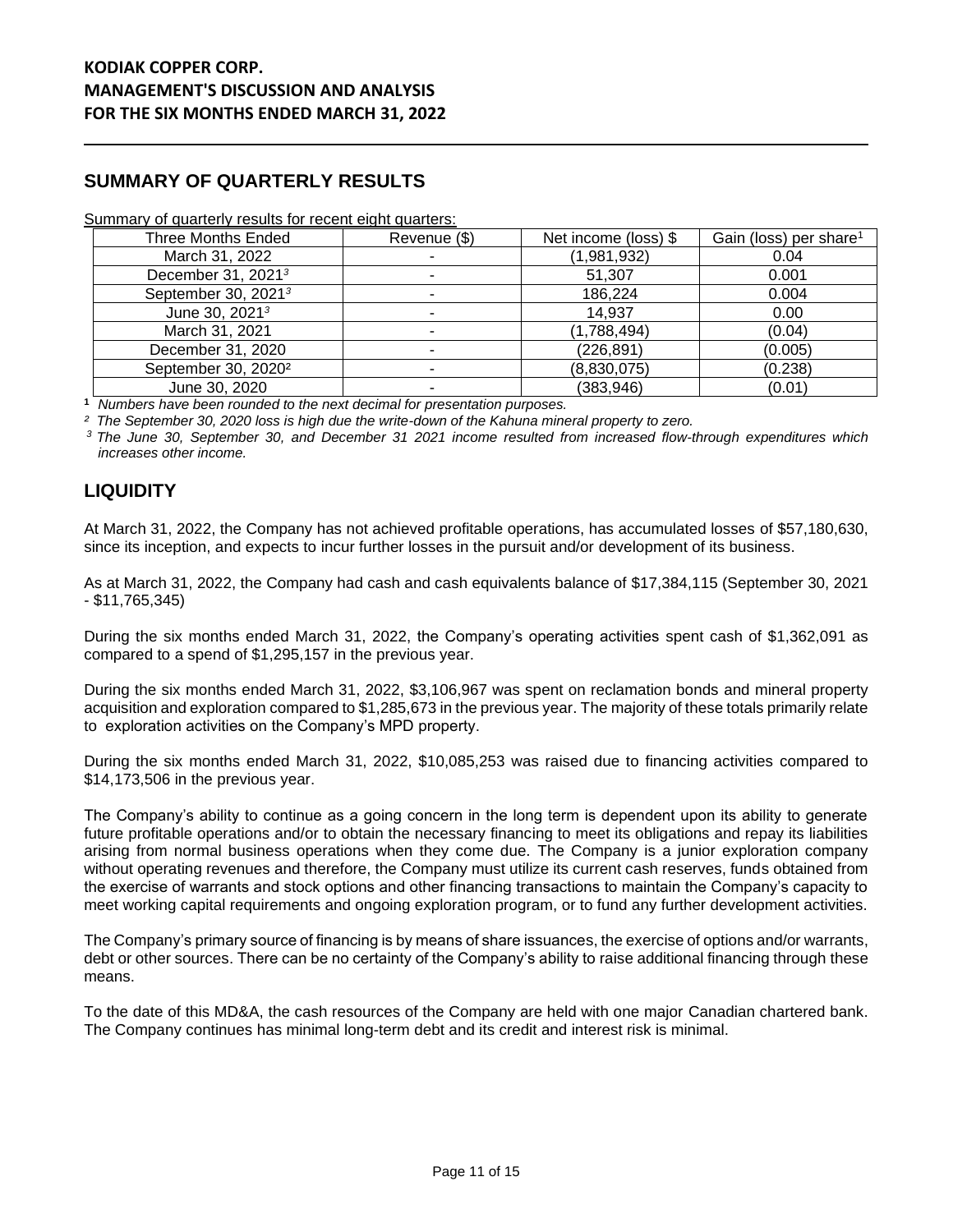# **CAPITAL RESOURCES**

The Company's objective, when managing capital, is to ensure sufficient resources are available to meet day to day operating requirements and to safeguard its ability to continue as a going concern in order to provide returns for shareholders and benefits for other stakeholders. The Company has minimal debt and is not subject to any externally imposed capital requirements. In the management of capital, the Company includes the components of shareholders' equity, as well as cash and cash equivalents.

The properties in which the Company currently has an interest are in the exploration stage; as such, the Company is dependent on external financing to fund its activities. In order to carry out the planned exploration and pay for administrative costs, the Company will spend its existing working capital and raise additional funds as needed. The Company will continue to assess new properties and seek to acquire an interest in additional properties if it feels there is sufficient geologic or economic potential and if it has adequate financial resources to do so.

The Company has policies and procedures in place for expenditure authorization limits and capital expenditure authorization. Management reviews its capital management approach on an ongoing basis and believes that this approach, given the size of the Company, is reasonable. The Company's officers and senior management take full responsibility for managing the Company's capital and do so through quarterly meetings and regular review of financial information. The Company's Board of Directors are responsible for overseeing this process.

The Company is not subject to any capital requirements imposed by a regulator.

## **OFF-BALANCE SHEET ARRANGEMENTS**

The Company has no off-balance sheet arrangements.

## **TRANSACTIONS WITH RELATED PARTIES**

The Company's transactions with related parties during the six months ended March 31, 2022 consist of the Chairman, Chief Executive Officer, President, Chief Financial Officer and directors and the following companies controlled by common directors and/or officers.

| <b>Related Party</b>                               | <b>Nature of Transactions</b> |
|----------------------------------------------------|-------------------------------|
| Chris Taylor                                       | Director Fees                 |
| Claudia Tornquist                                  | Management fees               |
| Nicmar Capital Corp. (Tony Ricci – CFO & Director) | Management fees               |
| Jeff Ward                                          | Geological fees               |
| <b>Andrew Berry</b>                                | Geological fees               |

Accrued and paid amounts to key management personnel, officers and companies controlled by directors and officers:

|                                                           | Six Months Ended |  |                |  |  |
|-----------------------------------------------------------|------------------|--|----------------|--|--|
|                                                           | March 31, 2022   |  | March 31, 2021 |  |  |
| Geological fees capitalized to exploration and evaluation |                  |  |                |  |  |
| assets $(1)$                                              | 183.706          |  | 183,065        |  |  |
| Management and directors fees (2)                         | 365,032          |  | 336,917        |  |  |
| Share-based compensation                                  | 828,634          |  | 745.720        |  |  |
| Total                                                     | 1,377,372        |  | 1,265,702      |  |  |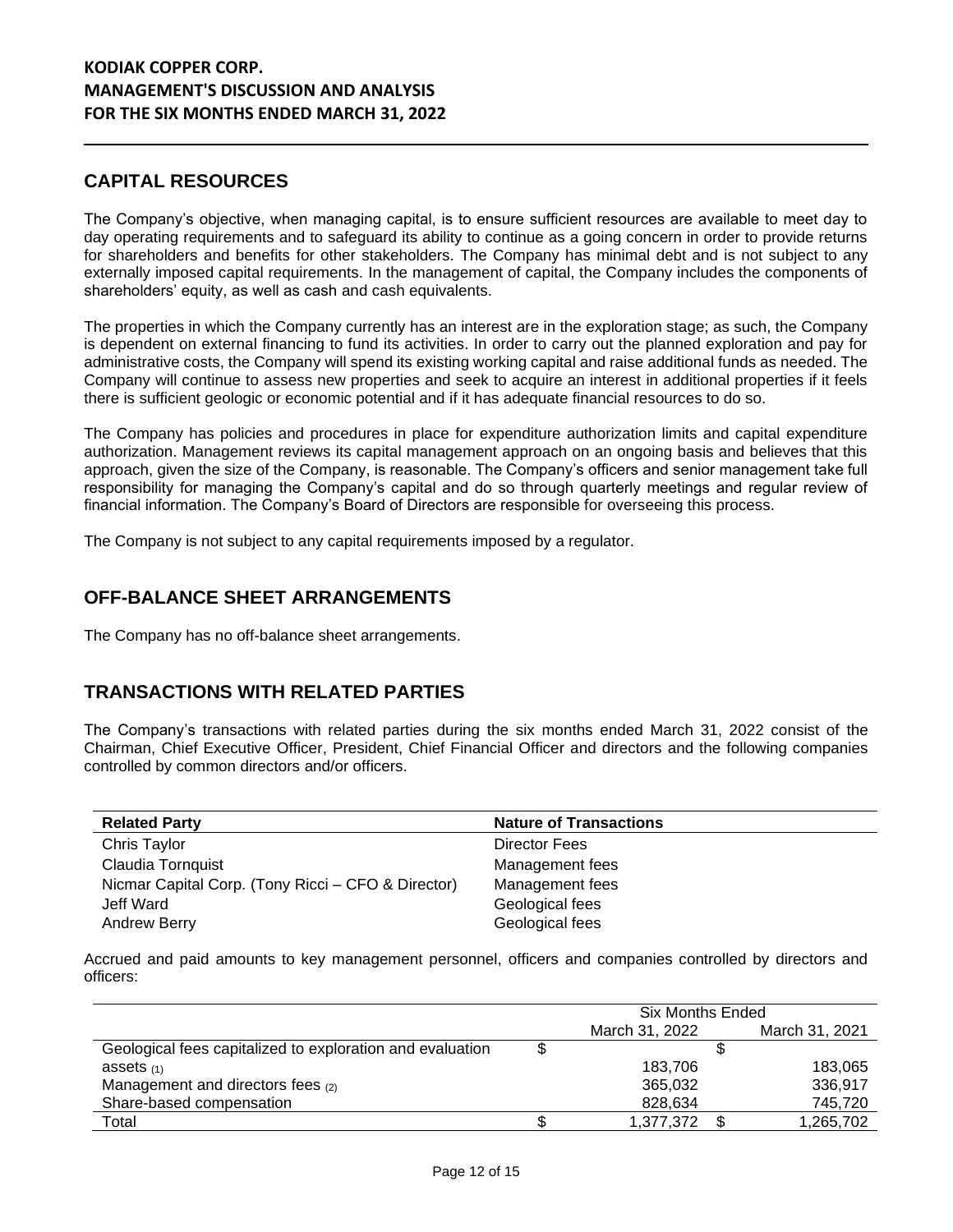- $(1)$  Geological fees were paid to the Company's VP Exploration and VP Operations.
- $(2)$  Management fees include salaries and compensation to the Company's Chairman, CEO & President, VP Exploration, VP Operations, Directors and the CFO.

As at March 31, 2022, \$Nil was due to related parties. At March 31, 2021 \$21,724 was payable to the Company's VP Exploration, VP Operations.

## **PROPOSED TRANSACTIONS**

There are no proposed transactions that should be disclosed.

#### **RISKS AND UNCERTAINTIES**

Resource exploration and development is a speculative business, characterized by a number of significant risks including, among other things, unprofitable efforts resulting not only from the failure to discover mineral deposits but also from finding mineral deposits which, though present, are insufficient in quantity and quality to return a profit from production. The marketability of minerals acquired or discovered by the Company may be affected by numerous factors which are beyond the control of the Company and which cannot be accurately predicted, such as market fluctuations of metal prices, the proximity and capacity of milling facilities, mineral markets, processing reagents and equipment, and such other factors as government regulations, including regulations relating to royalties, allowable production, importing and exporting of minerals, and environment protection, the combination of which factors may result in the Company not receiving an adequate return on investment capital.

The novel coronavirus ("COVID-19") has caused many countries to implement measures to reduce the spread of the virus. The effect and duration of COVID-19 and government responses to it are unknown. Consequently, management anticipates, but cannot predict the effect of unknown adverse changes to its future business plans, financial position, cash flows, and results of operations.

#### **FINANCIAL AND OTHER INSTRUMENTS**

IFRS 9 reflects all phases of the financial instruments project and replaces IAS 39 Financial Instruments: Recognition and Measurement and all previous versions of IFRS 9. The standard introduces new requirements for classification and measurement, impairment, and hedge accounting. IFRS 9 was effective for the company's 2019 fiscal year.

**Liquidity risk** is the risk that the Company cannot meet a demand for cash or fund its obligations as they come due. As at March 31, 2022, the Company had cash and cash equivalents balance of \$17,384,115 (September 30, 2021 - \$11,765,345) marketable securities balance of \$208,013 (September 30, 2021 - \$146,171) to settle current liabilities of \$3,405,032 (September 30, 2021 - \$3,298,983), that are due within one year.

The Company intends to finance future requirements from its existing cash reserves together with share issuances, the exercise of options and/or warrants, debt or other sources. There can be no certainty of the Company's ability to raise additional financing through these means.

**Credit risk** is the risk that the counterparty to a financial instrument will fail to meet their payment obligations, thus this risk is primarily attributable to cash and cash equivalents. The Company maintains its cash and cash equivalents with high-credit quality financial institutions, thus limiting its credit risk. As at March 31, 2022, the Company had a receivable balance of \$52,239 (September 30, 2021 - \$127,411), which primarily relates to GST receivable from the Federal Government of Canada. There was \$163,339 in Advances and Deposits as at March 31, 2022 (September 30, 2021 - \$59,210) this was made up predominately of prepayments to vendors.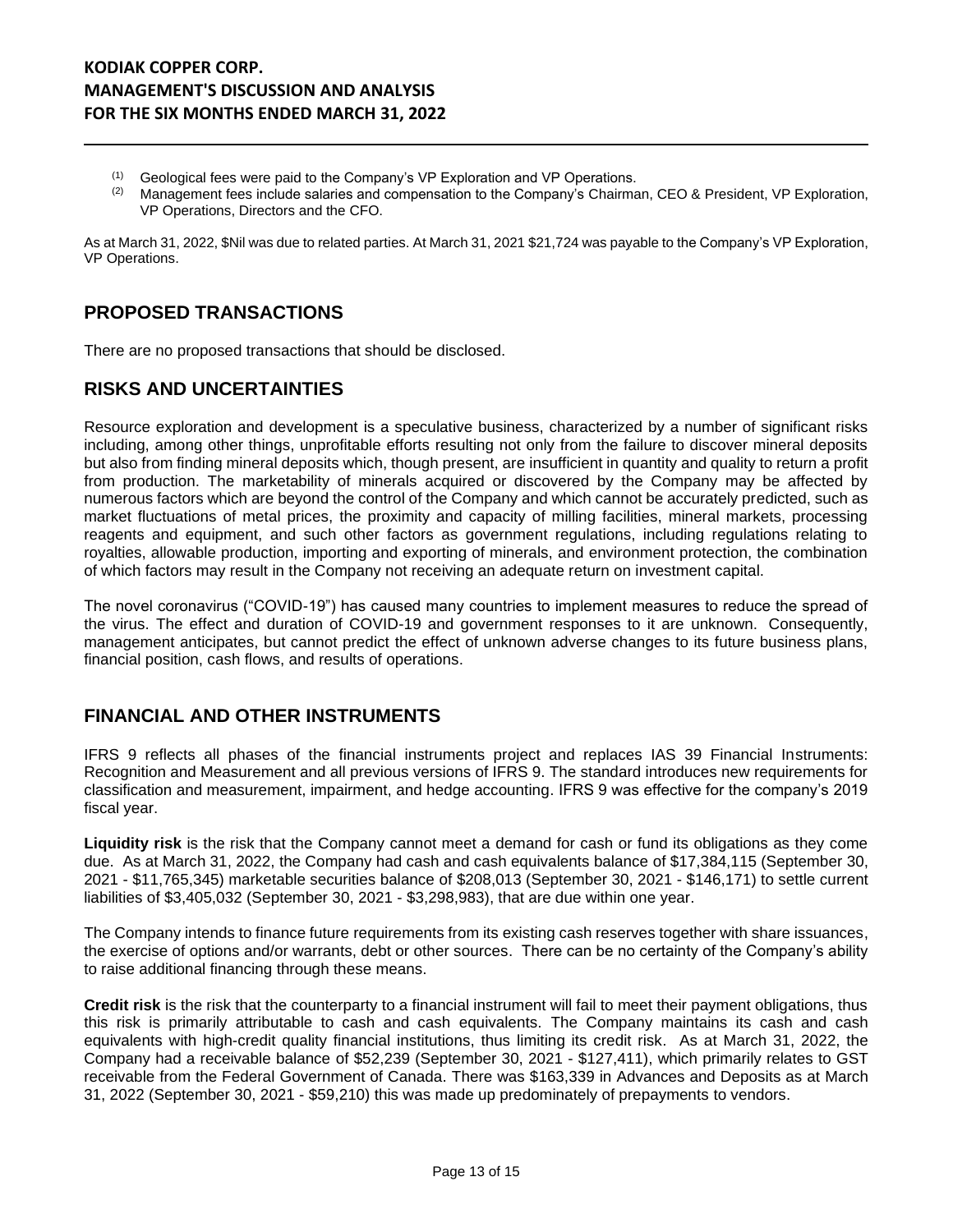**Market risk** is the risk that changes in market prices, such as foreign exchange rates, interest rates, and commodity and equity prices will affect the Company's income or the value of its holdings of financial instruments. The objective of market risk management is to manage and control market risk exposures within acceptable parameters, while optimizing the return. Investments in equity instruments which are classified as fair value through other comprehensive income (loss) and are measured at fair value, are listed on public stock exchanges, including TSX-V and OTC-QB. The Company is exposed to market price risk on its marketable securities. The Company's marketable securities consist of one listed entity called Brixton Metals Corporation. A 10% change in quoted market price for Brixton Metals Corporation at March 31, 2022 would result in a change to other comprehensive income (loss) and fair value of marketable securities of \$20,801.

**Interest rate risk** is the risk that the fair values or future cash flows of a financial instrument will fluctuate because of changes in market interest rates. As at March 31, 2022, the Company does not have any interest-bearing loans or liabilities outstanding, apart from the CEBA loan, see Note 11. All receivable and payable balances are current and as such, are not subject to interest, so its exposure to interest rate risk is insignificant.

**Currency risk** relates to the risk that the fair value of future cash flows of a financial instrument will fluctuate due to changes in foreign currency. As at March 31, 2022, the Company did not have any material monetary assets or liabilities denominated in a foreign currency and consequently is not exposed to significant foreign currency risk.

# **CONTINGENCIES AND COMMITMENTS**

As at the date of this MD&A, there were no legal proceedings to which the Company is a party, nor to which their property is subject, nor to the best of the knowledge of management, are such legal proceedings contemplated.

# **OUTSTANDING SHARE DATA**

The authorized capital of the Company consists of an unlimited number of common shares and an unlimited number of preferred shares. No preferred shares have been issued to date.

|                                      | <b>Number of Shares</b> | <b>Exercise</b><br><b>Price</b> | <b>Expiry Date</b> |
|--------------------------------------|-------------------------|---------------------------------|--------------------|
| Issued and Outstanding Common Shares |                         |                                 |                    |
| as of May 27, 2022                   | 55,612,314              |                                 |                    |
| Warrants                             |                         |                                 |                    |
|                                      |                         |                                 |                    |
| Options                              |                         |                                 |                    |
|                                      | 25,000                  | \$1.20                          | Oct/7/2022         |
|                                      | 402,000                 | \$1.20                          | Jan/31/2023        |
|                                      | 20,000                  | \$1.35                          | Feb/3/2023         |
|                                      | 15,000                  | \$1.73                          | April/21/2023      |
|                                      | 305,000                 | \$0.375                         | Mar/4/2024         |
|                                      | 801,000                 | \$0.35                          | Mar/12/2025        |
|                                      | 50,000                  | \$0.43                          | June/14/2025       |
|                                      | 939,000                 | \$1.56                          | Jan/20/2026        |
|                                      | 10,000                  | \$1.57                          | Mar/15/2026        |
|                                      | 100,000                 | \$1.41                          | Aug/03/2026        |
|                                      | 50,000                  | \$1.20                          | Oct/7/2026         |
|                                      | 1,267,500               | \$1.35                          | Feb/03/2027        |